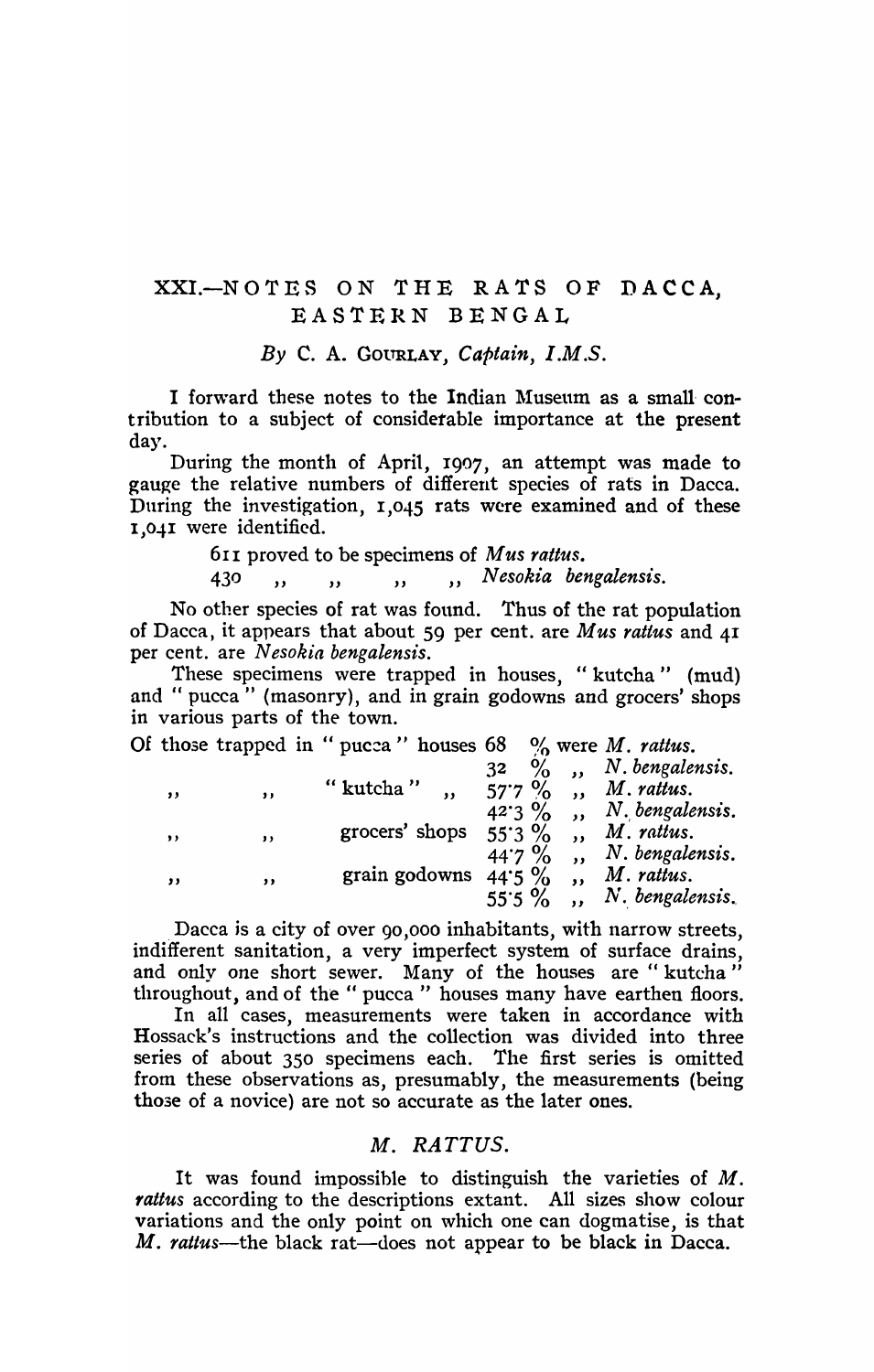The following table shows the variations in size and the proportionate measurements of *M. rattus* as found in Dacca. Judging by the breast development in female specimens, it appears that maturity is reached when the rat is about 14 cm. in length. Of 53 female specimens under 14 cm. only one was found to have developed breasts.

| Total length of head<br>and body in cm.                              | Number<br>οf   | PERCENTAGE TO LENGTH OF HEAD<br>AND BODY OF |                   |      |  |
|----------------------------------------------------------------------|----------------|---------------------------------------------|-------------------|------|--|
|                                                                      | specimens.     | Tail.                                       | Hind foot.        | Ear. |  |
| Under 13 cm.                                                         | 52             | 125.9                                       | 24.8              | 16.8 |  |
| 13 and under 15 cm.                                                  | 67             | 123.9                                       | 22.7              | 15:5 |  |
| 16 cm.<br>$15,$ ,<br>$\overline{\mathbf{B}}$<br>$\ddot{\phantom{a}}$ | 56             | 123T                                        | 21.3              | 14.3 |  |
| 16,,<br>17 cm.<br>$\overline{\mathbf{B}}$                            | 87             | 122.4                                       | $20^{\circ}$ I    | 14.1 |  |
| 18 cm.<br>17,<br>$, \,$<br>$\ddot{\phantom{a}}$                      | 70             | 120 <sup>.</sup> 6                          | 19 <sup>.</sup> 6 | 13.8 |  |
| <b>18</b><br>19 cm.<br>$\overline{\mathbf{z}}$<br>$\rightarrow$      | 3 <sub>I</sub> | II7.3                                       | 18.6              | 13T  |  |
| 19 cm. and over                                                      | <b>I2</b>      | 114.6                                       | 18.2              | 12.4 |  |

An adult M. *rattus,* then, measures anything from 14 cm. to 20 cm. The largest specimens are old males, and are the only specimens with well-developed bristles in the fur.

*. The tail* is almost always considerably longer than the head and body. The shortest tail in my collection is 102.37 per cent. of the body-length, and the rat measured  $21.5$  cm., so that it was a very old specimen.

*Hind foot.*--- The sole is seldom uniformly purple. There is always some purple towards the "heel," but the fore-part of the sole is generally flesh-coloured. The pads are always six in number, the proximo-external pad being well developed. The median pads are cordiform.

*Ear.-By* measurement, the ear does not appear to be appreeiably longer than that of a *Nesokia bengalensis* of the same size, but the setting is characteristic. The ear is "prominent, standing out clearly from the head."

*Breasts.*—In females, the usual distribution of the breasts is  $\frac{2}{3}$ . The most common variation (in 6 pe cent. of the specimens) is  $\frac{3}{3}$ . When this occurs, the third pectoral breast bears the same relative position to the second pectoral as the third inguinal bears to the second inguinal. The first inguinal breast is about r<sup>25</sup> cm. in front of the second and the second is about  $\cdot$ 3 cm. in front of the third.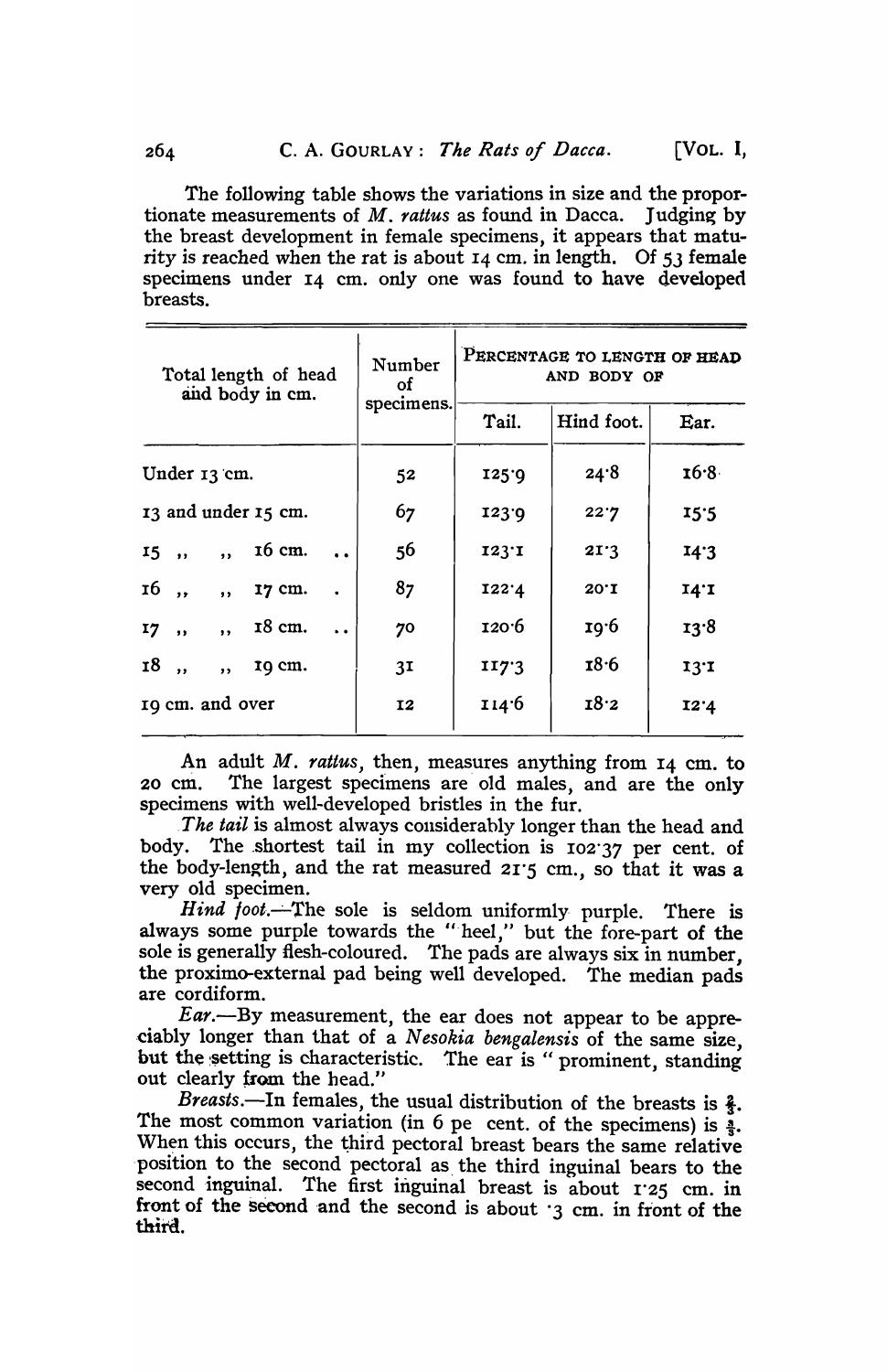Distribution.—Of all specimens of  $M$ . rattus.—

|      |           |          | 43'3 % were captured in "pucca" houses. |
|------|-----------|----------|-----------------------------------------|
| 28.4 | $\bullet$ | ,,       | "kutcha"                                |
| 13'7 | $\cdots$  | , ,      | grocers' shop.                          |
| 12.0 | ,,        | $\cdots$ | grain godowns.                          |
| 2    | ,,        | ,,       | streets, etc.                           |

## NESOKIA BENGALENSIS.

The following table shows the variations in size and the proportionate measurements of Nesokia bengalensis as found in Dacca. In this case also, judging by the breast development, it appears that maturity is reached when the rat is 14 cm. in length. Of 28 female specimens under 14 cm. none have developed breasts.

| Total length of head<br>and body in cm.                | Number<br>$\mathbf{o}$<br>specimens. | PERCENTAGE TO LENGTH OF HEAD<br>AND BODY OF |                |       |  |
|--------------------------------------------------------|--------------------------------------|---------------------------------------------|----------------|-------|--|
|                                                        |                                      | Tail.                                       | Hind foot.     | Ear.  |  |
| Under 13 cm.<br>$\bullet$                              | 30                                   | 79.3                                        | 23:56          | 16.6  |  |
| 13 and under 15 cm.                                    | 39                                   | 79.15                                       | 21.35          | I4.5  |  |
| 16 cm.<br>$15$ ,<br>, ,                                | 26                                   | 8r·6                                        | $20^{\circ}$ I | 13.6  |  |
| <b>16</b><br>17 cm.<br>$\overline{\phantom{a}}$<br>, , | 40                                   | 8r.7                                        | 10.3           | 13.29 |  |
| $18 \text{ cm}$ .<br>I7,,<br>$, \,$                    | 59                                   | 80                                          | 18:6           | 13.1  |  |
| <b>18</b><br>19 cm.<br>$\rightarrow$<br>$, \,$         | 43                                   | 80.3                                        | 18.2           | 12.5  |  |
| 20 cm.<br>19,,<br>$\overline{\mathbf{z}}$              | 24                                   | 76.5                                        | 17             | 12.23 |  |
| 20 cm. and over                                        | 16                                   | 74.8                                        | 16.5           | 11'25 |  |
|                                                        |                                      |                                             |                |       |  |

The adult  $N$ . bengalensis measures anything from  $I_4$  cm. to 21 cm.

Bristles appear in the fur of adults at all stages.

Colour.-The colour is iron grey or greyish brown.

Tail.-The tail is from 75-80 per cent of the length of the head and body, though it may be shorter in old specimens.

Hind foot. The hind foot shows a regular gradation of proportionate measurements with the increase of age. The sole is purple The pads number five fully developed ones, and one throughout. (the proximo-external) which is rudimentary. In 9 per cent. of 56 N bengalensis examined with special care, the proximo-external pad was absent. The median pads are frequently cordiform though smaller than in  $M$ , rattus.